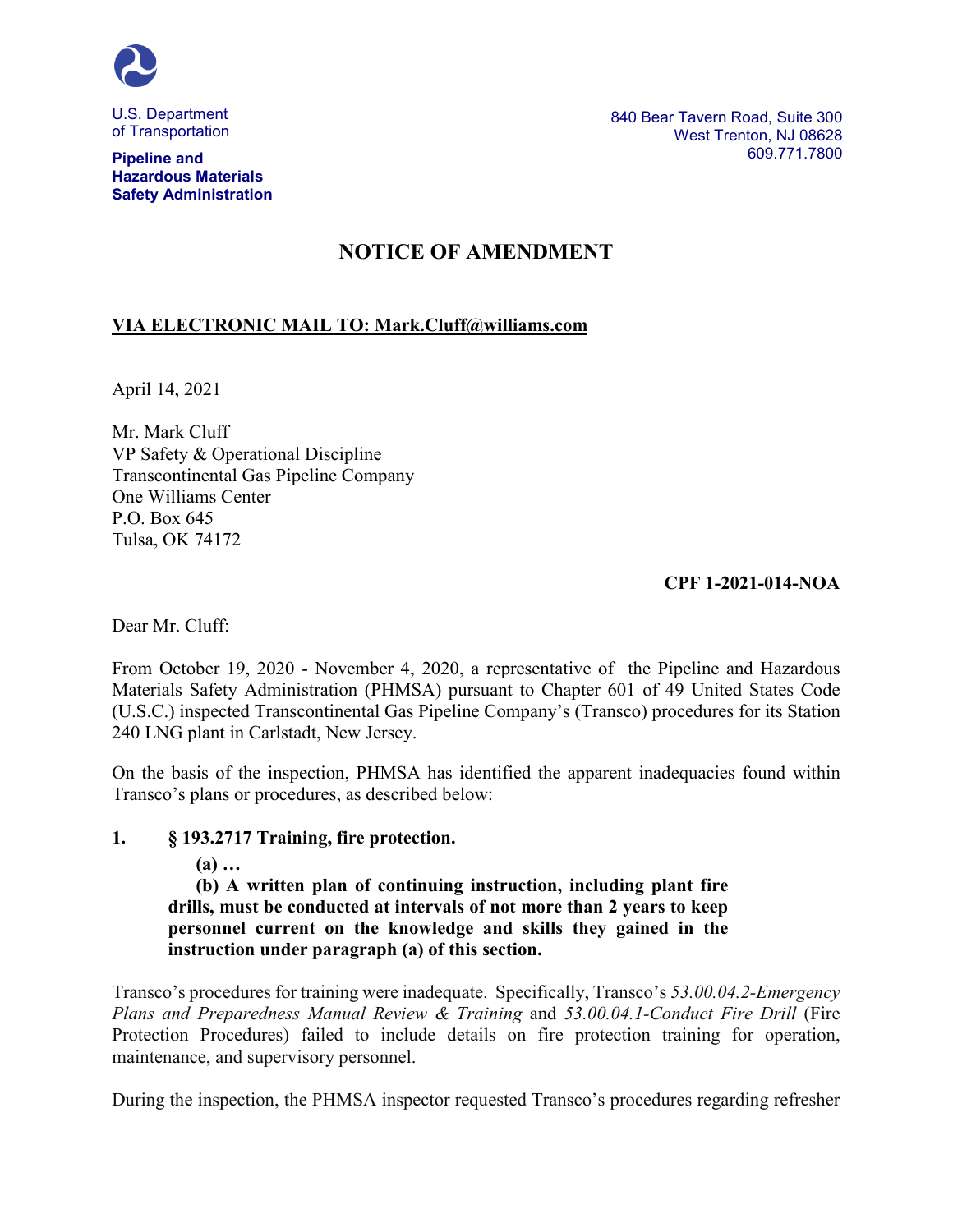fire protection training for operation, maintenance, and supervisory personnel. Transco provided its Fire Protection Procedures which discuss emergency plans and fire drills. However, the written procedures did not include provisions requiring operations, maintenance and supervisory personnel to receive refresher fire protection training addressing the knowledge and skills requirements in  $\S$  193.2717(a). The written procedures also failed to include provisions requiring plant fire drills.

When the PHMSA inspector requested if there were additional procedures or guidance related to the fire drill training requirement, Transco stated there was no such requirement in the Fire Protection Procedures.

Therefore, Transco failed to include details on fire protection training for operation, maintenance, and supervisory personnel in accordance with  $\S$  193.2717(b). Transco must revise its procedures to include requirements for these personnel to participate in refresher fire protection training, including fire drills.

### **2. § 193.2605 Maintenance procedures.**

### **(a) …**

## **(b) Each operator shall follow one or more manuals of written procedures for the maintenance of each component, including any required corrosion control…**

Transco's maintenance procedures were inadequate. Specifically, Transco's *53.00.18- LNG Tank Inspections* (Tank Inspection Procedure) failed to provide details for inspecting or testing liquefied natural gas storage tanks in accordance with § 193.2623(b).

During the inspection, the PHMSA inspector requested Transco's procedures regarding inspecting liquefied natural gas storage tanks, and Transco provided its Tank Inspection Procedure. Section C of the Tank Inspection Procedure discussed frequencies and limited details for performing certain inspection or testing activities relative to foundation and tank movement, inner tank leakage and effectiveness of insulation. However, it lacked detailed procedures addressing how these liquefied natural gas storage tank inspections or tests are actually performed, particularly regarding inner tank leakage, frost heave, and effectiveness of insulation.

When the PHMSA inspector requested if there were additional procedures or guidance related to liquefied natural gas storage tank inspection or tests, Transco was not able to provide any additional information.

Therefore, Transco failed to include details in its maintenance procedures of its process to inspect or test liquefied natural gas storage tanks in accordance with  $\S 193.2623^1$  $\S 193.2623^1$  $\S 193.2623^1$ , as required by

<span id="page-1-0"></span><sup>&</sup>lt;sup>1</sup> § 193.2623 Inspecting LNG storage tanks.

Each LNG storage tank must be inspected or tested to verify that each of the following conditions does not impair the structural integrity or safety of the tank:

<sup>(</sup>a) Foundation and tank movement during normal operation and after a major meteorological or geophysical disturbance.

<sup>(</sup>b) Inner tank leakage.

<sup>(</sup>c) Effectiveness of insulation.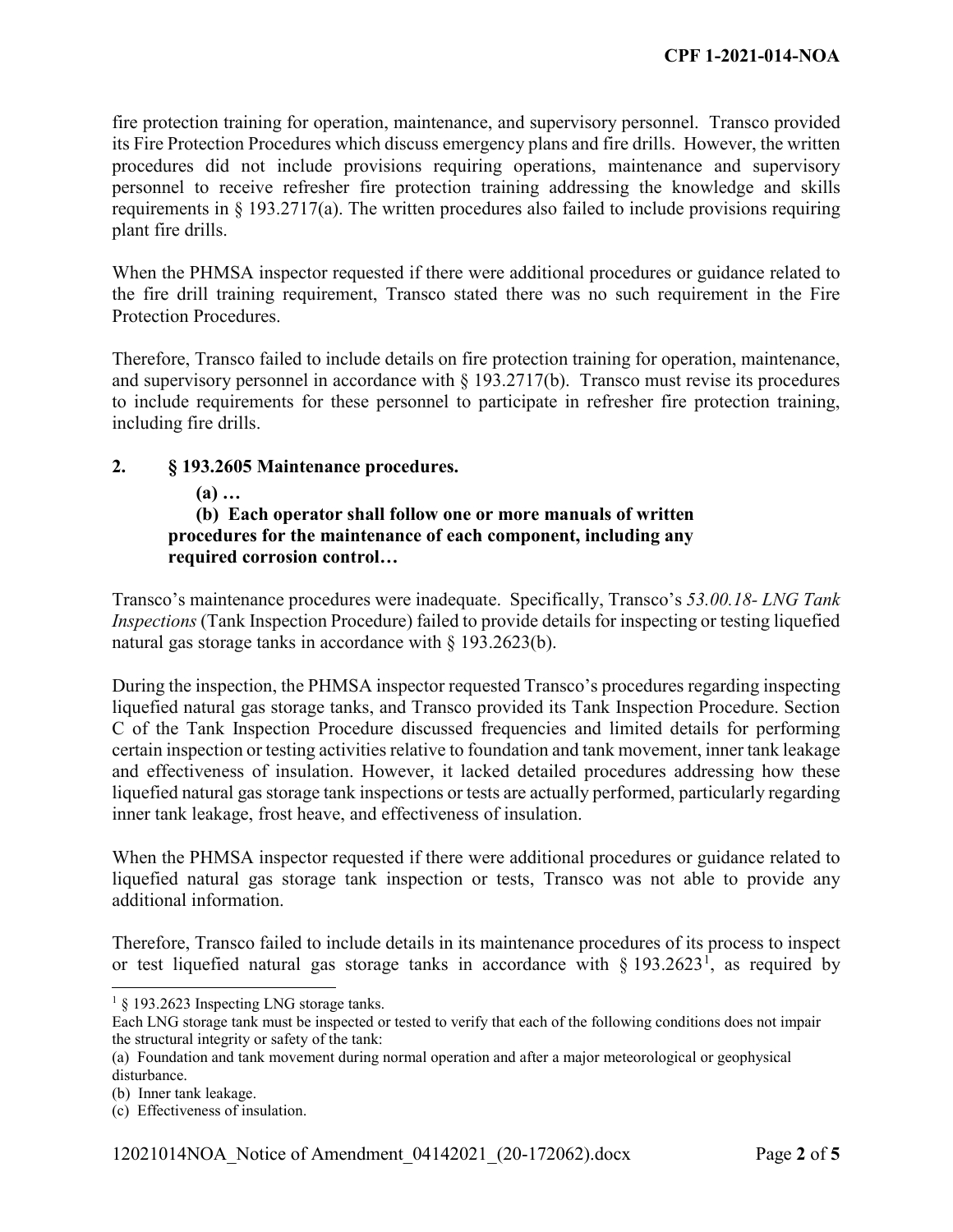§ 193.2605(b). Transco must revise its Procedure to include details on its required inspections and tests.

### **3. § 193.2605 Maintenance procedures.**

### **(a) …**

### **(b) Each operator shall follow one or more manuals of written procedures for the maintenance of each component, including any required corrosion control…**

Transco's maintenance procedures were inadequate. Specifically, Transco's *07.47.501.OG Atmospheric Special Consideration Plan, dated 10/24/19* (SC AC Plan) failed to state the required inspection frequencies for atmospheric corrosion inspections, in accordance with § 193.[2](#page-2-0)635(d)<sup>2</sup>.

Section 193.2635(d) states that "Each component that is protected from atmospheric corrosion must be inspected at intervals not exceeding 3 years."

During the inspection, the PHMSA inspector requested Transco's procedure regarding inspecting for atmospheric corrosion. Transco provided the following procedures:

- *07.47.501.OG Atmospheric Special Consideration Plan, dated 10/24/19*
- *07.47.007-OG Onshore Atmospheric Corrosion Inspection, dated 01/02/20* (OG AC Procedure)
- *53.00.21- Corrosion – Atmospheric Inspection*
- *07.47.50.28 Gas Pipes Atmospheric and Offshore Splash Zone Corrosion Inspections, dated 12/13/18*

Transco's procedures were contradictory to one another in that they required different inspection frequencies for the inspection of atmospheric corrosion. Specifically, the SC AC Plan discussed a 9-year frequency for inspecting certain piping, while the OG AC Procedure specified a 3-year interval for onshore LNG facilities. Additionally, the 9-year inspection frequency of Transco's special consideration piping failed to meet the 3-year inspection interval requirement for components protected from atmospheric corrosion.

When the PHMSA inspector asked Transco about the 9-year inspection interval for special consideration piping, Transco re-iterated that this piping was inspected per its procedure, at the required 9-year frequency.

Therefore, Transco failed to state in its maintenance procedures the required inspection frequencies for inspection of atmospheric corrosion in accordance with  $\S 193.2635(d)$ , as required by § 193.2605(b). Transco must revise its maintenance procedures to require consistent frequencies for atmospheric corrosion inspections at intervals complying with § 193.2635(d).

(a) …

 $\overline{a}$ (d) Frost heave.

<span id="page-2-0"></span><sup>2</sup> § 193.2635 Monitoring corrosion control.

<sup>(</sup>d) Each component that is protected from atmospheric corrosion must be inspected at intervals not exceeding 3 years.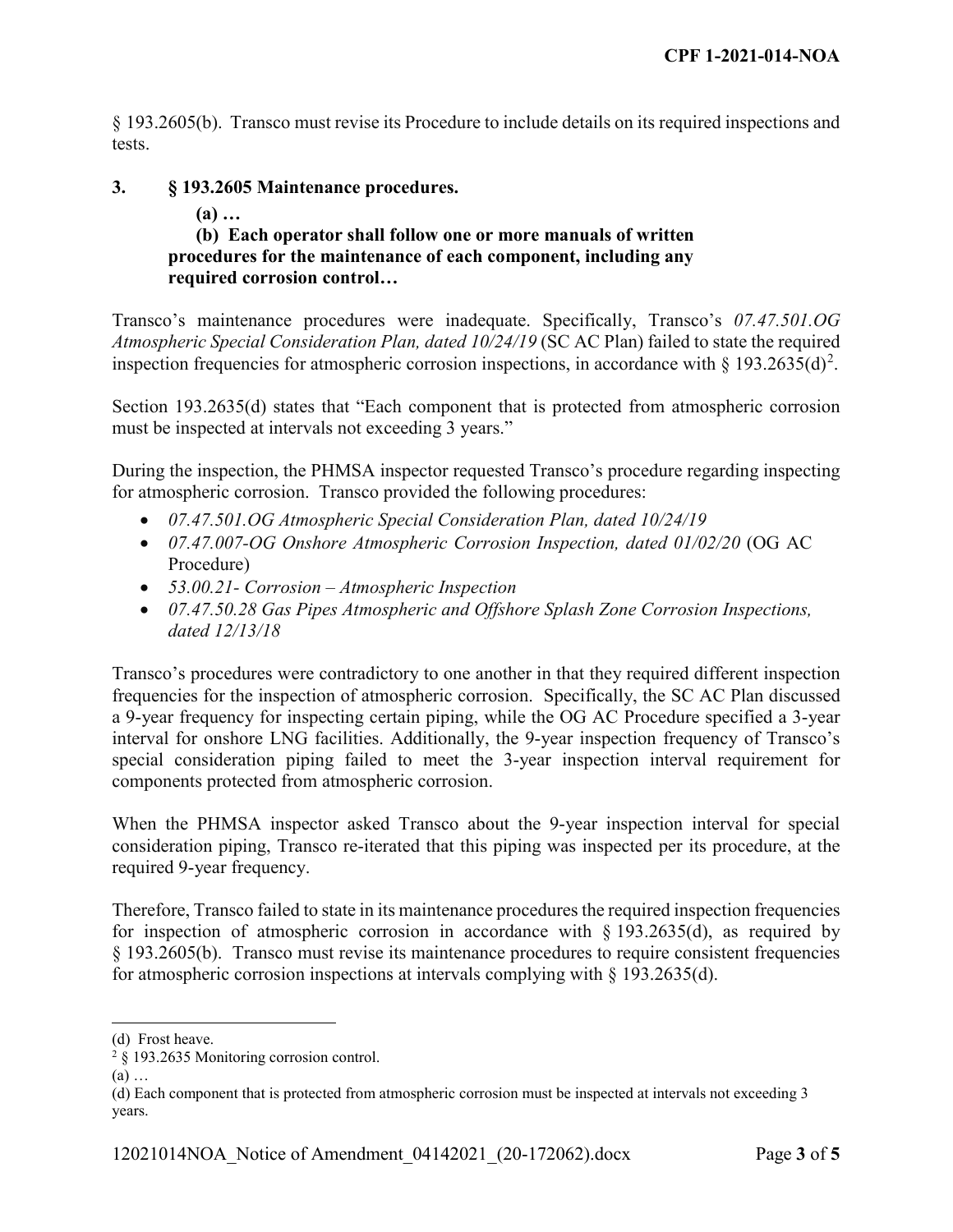**4. § 193.2503 Operating procedures.**

**Each operator shall follow one or more manuals of written procedures to provide safety in normal operation and in responding to an abnormal operation that would affect safety. The procedures must include provisions for:**

**(a) …** 

### **(c) Recognizing abnormal operating conditions.**

Transco's operating procedures were inadequate. Specifically, Transco's *53.00.03-Monitoring for Hazardous Conditions* and *LNG Plant Procedures Manual Station 240, dated 11/27/18,*  (collectively, Procedures) failed to include details for recognizing abnormal operating conditions.

During the inspection, the PHMSA inspector requested Transco's procedures regarding abnormal operating conditions. Transco provided its Procedures which mention abnormal operation conditions. The Procedures discussed tank and vaporizer abnormal operating conditions. However, the Procedures did not provide guidance on how Transco personnel recognize abnormal operating conditions, nor do they define or list abnormal operating conditions that may exist at other portions of the LNG plant.

When the PHMSA inspector requested if there were additional procedures or guidance related to abnormal operating conditions, Transco was not able to provide any additional information.

Therefore, Transco failed to include details in its operating procedures for recognizing abnormal operating conditions in accordance with § 193.2503(c). Transco must amend its Procedures to include these details.

### Response to this Notice

This Notice is provided pursuant to 49 U.S.C. § 60108(a) and 49 C.F.R. § 190.206. Enclosed as part of this Notice is a document entitled Response Options for Pipeline Operators in Enforcement Proceedings.

Please refer to this document and note the response options. Be advised that all material you submit in response to this enforcement action is subject to being made publicly available. If you believe that any portion of your responsive material qualifies for confidential treatment under 5 U.S.C. 552(b), along with the complete original document you must provide a second copy of the document with the portions you believe qualify for confidential treatment redacted and an explanation of why you believe the redacted information qualifies for confidential treatment under 5 U.S.C. 552(b).

Following the receipt of this Notice, you have 30 days to submit written comments, revised procedures, or a request for a hearing under §190.211. If you do not respond within 30 days of receipt of this Notice, this constitutes a waiver of your right to contest the allegations in this Notice and authorizes the Associate Administrator for Pipeline Safety to find facts as alleged in this Notice without further notice to you and to issue an Order Directing Amendment. If your plans or